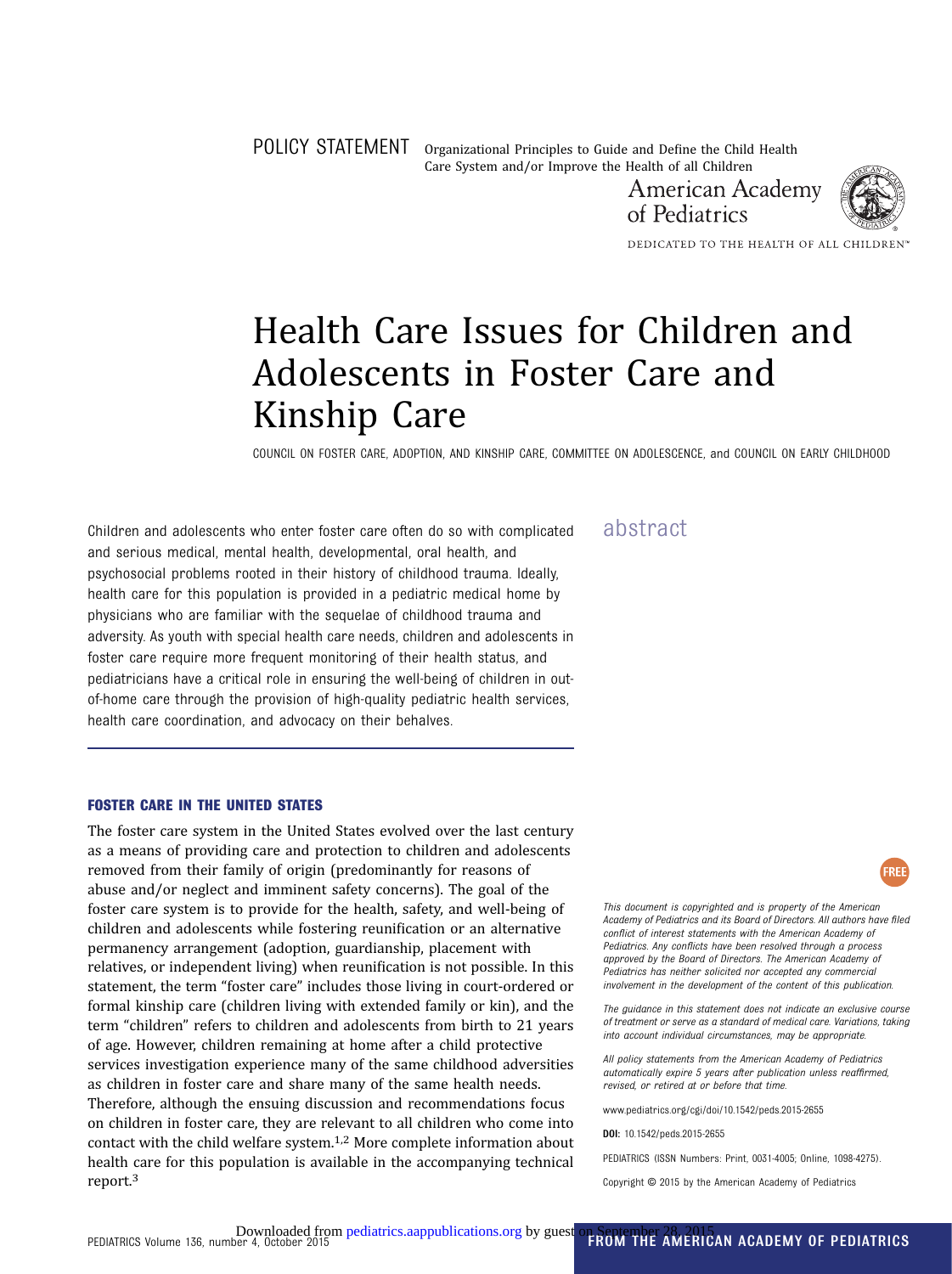In 2013, approximately 641 000 children ranging in age from 0 to 21 years spent some time in foster care, a number that has steadily declined from a peak of 814 586 in 2002.4 The majority of children entering foster care have lived in deprived and chaotic environments for a significant period of time until removal for imminent safety concerns secondary to maltreatment. More than 70% of children in foster care have a documented history of child abuse and/or neglect,5 and more than 80% have been exposed to significant levels of violence, including domestic violence.6 In addition, even before entering foster care, many children have experienced multiple caregivers, limiting their ability to form a stable attachment to a nurturing caregiver. Removal is emotionally traumatizing for almost all children,7–<sup>10</sup> although for some, it is the first time they may feel safe. Understanding the effects of multiple adversities, trauma, and toxic stress on the health and development of children is fundamental to guiding their caregivers through the healing process.

#### THE HEALTH NEEDS OF CHILDREN AND ADOLESCENTS IN FOSTER CARE

The significant unmet health needs of children and adolescents in foster care are rooted in their complex trauma histories and compounded by their poor access to appropriate health care services.1,7,10–<sup>15</sup> Limited health care access and unmet health needs precede placement and often endure in foster care.2 Data from the last 30 years demonstrating the high prevalence of health problems have led the American Academy of Pediatrics (AAP) to classify children in foster care as a population of children with special health care needs. Health is defined broadly in this population and includes medical, mental health, developmental, educational, oral, and psychosocial well-being. Overall, 30% to 80% of

children come into foster care with at least 1 medical problem,<sup>1,16-18</sup> and one-third have a chronic medical condition. It is common for such problems to have gone undiagnosed and untreated before these children enter foster care. Up to 80% of children and adolescents enter with a significant mental health need,1,7,8,10 and almost 40% have significant oral health issues.<sup>18</sup> Approximately 60% of children younger than 5 years have developmental health issues, and more than 40% of school-aged children have educational difficulties.<sup>19</sup> Children in foster care are more likely to change schools during the school year, be in special education, and have a history of grade retention.20 Adolescents in foster care have poor educational outcomes: high school dropout rates are nearly 3 times higher than those among other low-income children, and just over 50% graduate from high school, many with an equivalency diploma. Early data indicate that youth living in states where the age of emancipation is 21 years instead of 18 years have slightly higher educational achievement. Overall, 6% of foster care alumni have at least some college education, but only 1% to 2% graduate with a 4-year degree.20,21

Essentially all children in foster care have psychosocial issues related to family dysfunction. Long-term outcomes of foster care have been inadequately studied, but national data suggest that young adults who were in foster care as adolescents experience high rates of mental health problems, unemployment, homelessness, low educational attainment, and posttraumatic stress disorder.22–<sup>26</sup> Although far less is known about the outcomes of younger children who left foster care before adolescence through reunification with parents, placement with relatives, or adoption, there is evidence that children in long-term stable foster/kinship care do better

#### than those with unstable placements.27

Early childhood trauma/toxic stress, especially if frequent or unremitting and not tempered by responsive, nurturing caregiving, adversely affects the neurobiology of the developing brain.28,29 Early childhood trauma has been correlated with poor emotional regulation, aggression, hyperactivity, impulsivity, attention and attachment problems, and the inability to associate thought and mood.8 Chaotic, unresponsive caregiving before foster care is associated with insecure attachment disorders that may present as indiscriminate friendliness, hypervigilance, or social withdrawal.

Ideally, children receive a full mental health evaluation, including a trauma assessment, shortly after entering foster care.30 A mental health screening to assess for suicide risk and acute mental health needs is important at entry to care, but a full evaluation is probably best conducted after the child has had some time to adjust to his or her new living situation and visitation with family. Treatment, if indicated after evaluation, should incorporate appropriate therapy, including trauma-informed care, with appropriate education and support of the child's caregivers and caseworker. Parent–child interaction therapy, child–parent psychotherapy, traumafocused cognitive behavioral therapy, and the attachment, self-regulation, and competency model<sup>30-33</sup> are some recommended evidence-based trauma therapies that are unfortunately still not widely available. There is a shortage of mental health professionals with appropriate training in traumafocused therapies, and funding is insufficient to ensure that all children who might benefit from these interventions can access them. Training in childhood trauma for caseworkers and foster parents has improved in recent years, but ongoing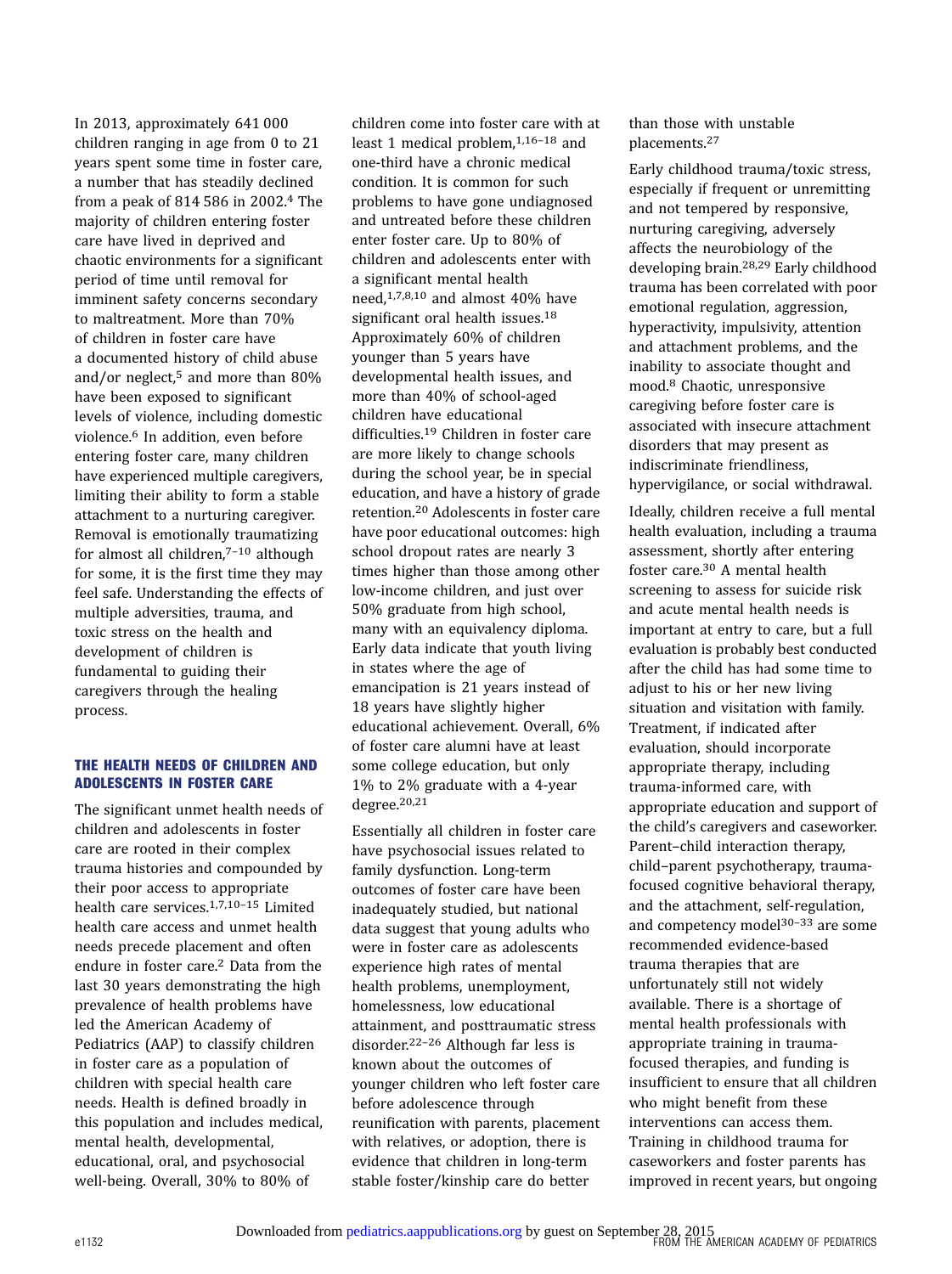support for foster parents by welleducated professionals is of great importance.

Pediatricians caring for children in foster care will often be asked to prescribe psychotropic medications for children with behavioral problems and/or they will encounter children on psychotropic medication. It can be challenging to discern the appropriateness of psychotropic medication for those children with multiple mental health diagnoses. The use of psychotropic medication to manage the behavioral and mental health problems of children in foster care has come under scrutiny in recent years, as data suggest that children in foster care are prescribed psychotropic medications at a rate 3 times that of other children enrolled in Medicaid and have higher rates of polypharmacy.34 Children in foster care are also likely to receive longer treatment regimens than children who are enrolled in Medicaid but not in foster care.35 Some children clearly benefit from psychotropic medications when appropriately prescribed, but concern exists that some children are not receiving appropriate mental health and trauma assessments before treatment and that medications are sometimes prescribed in lieu of evidence-based trauma care and other mental health interventions.34 Concern over these issues, coupled with the fact that the majority of psychotropic medication prescriptions for children constitutes off-label use, prompted a report in November 2011 by the US Government Accountability Office calling for increased oversight of these medications by states and subsequent federal legislation mandating greater oversight by states (Child and Family Services Improvement and Innovation Act of 2011 [Pub L No. 112-34]).36 In addition, there are concerns about the effects of psychotropic medications on the developing brain as well as the adverse effects (eg, obesity,

hyperlipidemia) of some of these medications.

It can be challenging for primary care providers to discern the suitability of prescribing psychotropic medications in a population with tremendous mental health needs. Optimal care for mental health concerns in a traumatized population includes a thorough mental health evaluation, including trauma assessment and assessment for comorbidities. Treatment should be diagnosisspecific and, ideally, evidence-based. Psychotropic medications, if indicated, should be initiated at low doses and titrated slowly, with close monitoring for efficacy and adverse effects. Polypharmacy should be avoided if possible. No patient should receive therapy with more than 1 psychotropic medication from any given class.37

Foster parents remain the major therapeutic intervention of the foster care system. Stable placement with a warm, nurturing, empathic, attuned caregiver is ideal. Caregivers may have birth, adoptive, and foster children in their homes at any given time, which can create inherent conflict. Even in a stable home, entries and exits of other children can be traumatizing for the child in foster care. The foster/kinship home environment,38,39 stability in a placement, kinship placement,<sup>27</sup> an empathic relationship among foster caregivers and birth parents,<sup>40</sup> and consistent quality visitation $41$  have been shown to improve38–<sup>40</sup> (or are recommended by experts to improve40) child outcomes.

#### BARRIERS TO RECEIPT OF ADEQUATE HEALTH CARE IN FOSTER CARE

Physician and nonphysician clinicians often face significant barriers in providing appropriate health care services to children in foster care. Health care for traumatized children is time-consuming and challenging. Care coordination is particularly difficult for children in foster care

because of the transient nature of the population and the diffusion of authority among parents, child welfare professionals, and the courts.7,8,10 Receipt of health care is often fragmented and crisis-oriented rather than planned, preventive, and palliative. Evidence indicates that foster parents and caseworkers may not fully appreciate all of a child's health conditions and lack the expertise to access and negotiate a complex health care system on behalf of children with significant needs.12 Pediatricians are, in general, equally unfamiliar with the structure, regulations, and intricacies of the child welfare system. Furthermore, in most communities, there are no structures or systems for coordinating care across disciplines.

Key challenges pediatricians may encounter while providing care for a child in foster care include:

- Incomplete or unavailable health information, including: information about immunizations; newborn health screening results; medications; allergies; chronic illnesses; hospitalizations; surgeries; vision or hearing loss; family history; dental history; psychosocial history, including childhood trauma history; and developmental or educational problems. The child is frequently accompanied by individuals (caseworkers, transporters, and new foster parents) who have little to no knowledge of the child's current medical or social situation.
- Difficulty identifying who has the authority to consent for health care on behalf of the child.
- Inadequate resources for evaluation and treatment. This limitation is a combination of workforce, systems, and funding issues. Medicaid (either fee-for-service or managed care) is the primary health care coverage for children in foster care but may impose limits on certain health services, especially subspecialty, dental, and mental health care.14,15,42,43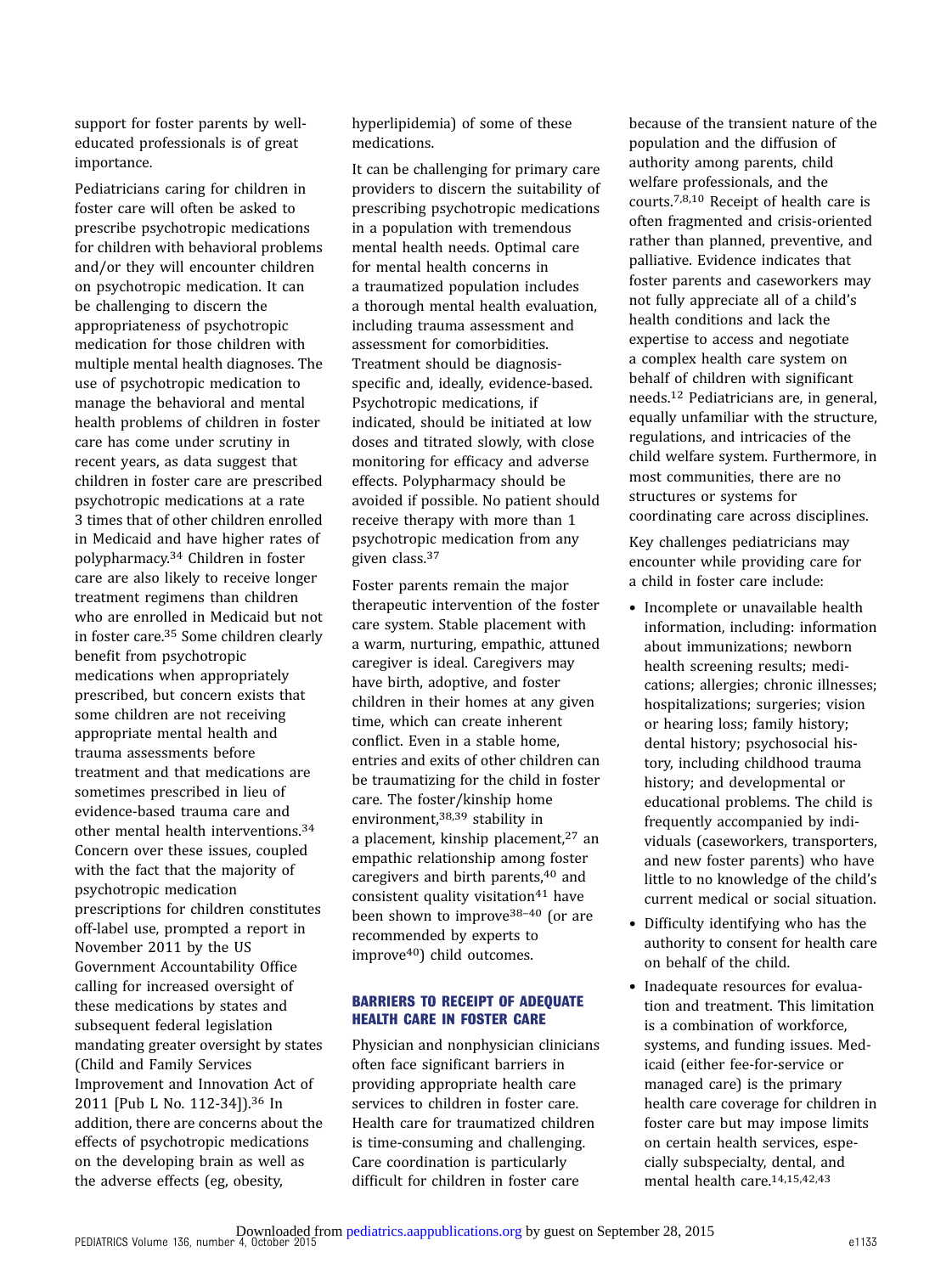#### COMPONENTS OF KEY HEALTH CARE **SERVICES**

There is abundant literature documenting the health needs of children in foster care and a growing body of literature on effective mental health interventions. However, recommendations regarding care coordination, early and frequent pediatric visits, and mental health, dental, developmental, and educational assessments represent consensus among experts in the field rather than recommendations based on research evidence because these topics have not been studied. There is consensus among experts that health care coordination, more frequent health visits during transitions, and the receipt of health services in the context of a pediatric medical home are fundamental principles in caring for this population.

#### Coordination of Care

Although health care coordination is necessary for improving health outcomes for children in foster care, only a few states and localities have systems for communication among caregivers, child welfare professionals, and health and mental health experts. Federal legislation, the Fostering Connections to Success and Increasing Adoptions Act (Pub L No. 110-351 [2008]), requires that states, in consultation with pediatricians and other health experts, develop systems for health oversight and coordination for children in foster care. This act outlines the important pieces of coordinated care: periodic health assessments, shared health information, provision of care in the context of a medical home, and oversight of prescription medications (particularly psychotropic drugs). The Child and Family Services Improvement and Innovation Act (Pub L No. 112-34 [2011]) built on the well-being provisions of the Fostering Connections to Success and Increasing Adoptions Act to support children's emotional and developmental health and to ensure

the oversight of psychotropic medications.

Information sharing is crucial to health care coordination. Several states have developed electronic data-sharing systems to improve communication among the child welfare and health care systems. Some states have adopted an abbreviated paper or computerized medical record, often referred to as a "health passport." For the child in foster care, the health passport should include the child's chronic health problems, allergies, medications, psychosocial and family histories, trauma history, and developmental and immunization information. Security can be built into such systems so that information is accessible depending on the professional's role in the care of the child or adolescent. Electronic health records, regional health information systems, and immunization registries offer new tools for improving communication.

#### Health Assessment at Entry Into Foster Care

Assessing each child's unique health needs at entry into foster care is critical, and pediatricians must be prepared to provide necessary care even when little or no specific information about the child's health history is available at the time of the visit. Ideally, every child would continue to receive health care in his or her medical home of origin. When this option is not possible, establishing and maintaining continuous, comprehensive, and coordinated care in a new pediatric medical home should be one of the highest priorities for child welfare agencies and pediatricians.44 The child welfare professional is ultimately responsible for obtaining and making the child's health information available, but pediatricians may be able to assist in obtaining some information from schools, previous health care providers, immunization registries,

and regional health information organizations.

#### Medical Home

Children entering foster care have often had limited access to preventive and other health services before placement or have sought care from multiple health resources and may continue to receive fragmented care because of transitions in foster care placements.45,46 Thus, enrollment in a medical home is imperative to ensure the receipt of high-quality, comprehensive, coordinated health care that is continuous over time, compassionate, culturally competent, family centered, and child focused.47 The medical home should provide uninterrupted care, regardless of the placement transitions a child may experience. Ideally, payment structures need to be aligned with the recommended health parameters for addressing the health needs and improving the health outcomes of this special needs population. The Patient Protection and Affordable Care Act (Pub L No. 111-148 [2010]) supports the expansion of the medical home model to meet the health needs of all patients, particularly those with complex health problems. Furthermore, given the similar health needs of all children who have been involved with the child welfare system, enrollment in a pediatric medical home should be prioritized by both the child welfare and health care systems.

#### Guidelines for Health Care Services

In 1988, the Child Welfare League of America, in consultation with the AAP, published guidelines for developing and organizing medical and mental health services for children in foster care. The Standards of Excellence for Health Care Services for Children in Out-of-Home Care were updated in 2007.48 The AAP published detailed practice parameters for primary health care, developmental and mental health assessments, child abuse and neglect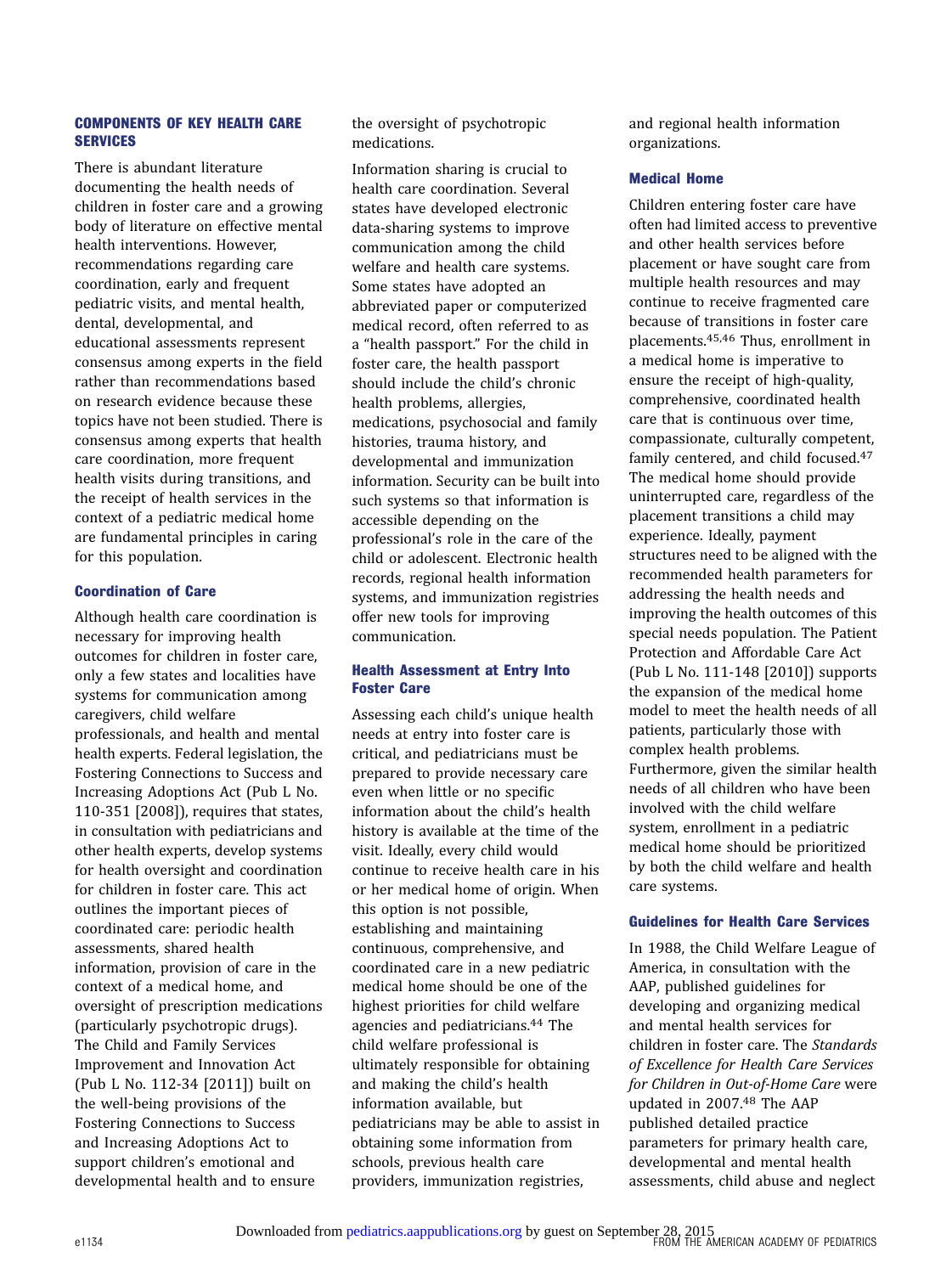screening, and health care management in 2005 in Fostering Health: Health Care for Children and Adolescents in Foster Care.<sup>13</sup> This set of guidelines, developed by a panel of foster care health experts, is now available on the Healthy Foster Care America Web site,<sup>49</sup> and pediatricians caring for children in foster care familiar with these guidelines can assist child welfare administrators, caseworkers, and foster parents in ensuring that children's needs are met.

#### THE ROLE OF THE PEDIATRICIAN

#### Screening, Assessment, and Enhanced Visitation Schedules

Children entering foster care are ideally seen "early and often" to assess their health care needs, to document findings of child abuse or neglect, to support them and their families through the adjustment to foster care, and to ensure that all necessary referrals and services are in place. The AAP recommends an initial health screening within 72 hours of placement. However, younger or preverbal children, any child who is a suspected victim of abuse, or any child with a chronic medical or developmental condition should be seen within 24 hours. Ideally, children should have at least 3 health encounters over the first 3 months of foster care, as they adjust to their new circumstances. This schedule allows the pediatrician to monitor the child's adjustment to placement, to identify emerging needs, and to support the caregiver in helping the child. In addition to the initial health screen, experts recommend a comprehensive evaluation of each child's medical, dental, mental health, developmental, and educational needs within 30 days, resulting in a health plan that is shared with caregivers and child welfare professionals and integrated into the child's permanency plan. Thereafter, children in foster care, as

children with special health care needs, should be closely monitored.

In a system abundant with transitions and psychosocial stressors, it is recommended that children in foster care be seen monthly during the first 6 months of life, every 3 months from 6 to 24 months of age, and then at a minimum of every 6 months to monitor their health, emotional wellbeing, development, psychosocial stressors, continued adjustment to their foster family, and visitation with birth parents or other relatives. There are some children in stable, long-term foster care placement who are faring well and may not need such close monitoring. However, the default should be close monitoring with exceptions made as indicated based on the needs of the individual child and family. Transitions in placement, changes in visitation, and separation of siblings represent events that indicate a need for even closer monitoring. Because of their more intensive health needs, children in foster care may also require longer appointments. It is important to assess the child's overall health status, with a focus on developmental, educational, and emotional needs as well as the abilities of the child's caregiving environment to meet those needs at each and every health visit. Continued communication with the child's caseworker is essential to ensure implementation of the child's health plan and its integration into the child welfare permanency plan.

#### The Foster Care–Friendly Office

A foster care–friendly office is a trauma-informed office.30 Pediatricians can welcome foster and kinship caregivers, caseworkers, and birth parents, when appropriate, to health visits and educate them about the effects of childhood trauma and adversity on a child's emotional and developmental health. Focusing all caregivers on working together on behalf of the child is an important role for pediatricians. The medical

home staff can provide information about managing health problems and emotional, behavioral, and developmental concerns; identify resources; and coordinate referrals. Pediatricians can be advocates for children in their care to ensure that each child's health needs are met, screen for signs of abuse and neglect at every health encounter, remain alert to the quality of the caregiver–child relationship, and share any concerns with the child's caseworker. Reframing child behavior issues in the context of childhood trauma and toxic stress and focusing on positive parenting principles and the child's strengths and talents can help to defuse caregiver distress and promote resilience. Recognizing and validating children's complex and often conflicted feelings about the caregiving adults in their lives can be reassuring for them; almost all children in foster care love and worry about their birth parents, even if they feel safer in foster care, and they also love and care about their foster and kinship caregivers.

The medical home can create a foster care–friendly environment by obtaining a copy of signed consents from the foster care agency and maintaining them as a part of the child's health record, having contact information for the child's caseworker in the child's chart, and sending a summary of the health visit that includes immunizations and other recommendations to the child's caseworker after each health care encounter. Child welfare professionals can assist with determining who has the authority to consent for health care services on behalf of a child and familiarize pediatricians with specific consent guidelines, including those regarding the prescription of psychotropic medications, when applicable. Adolescents in foster care have the same rights to confidential services as other teenagers. Another way to create a foster care–friendly office is to familiarize staff with the effects of childhood trauma so that all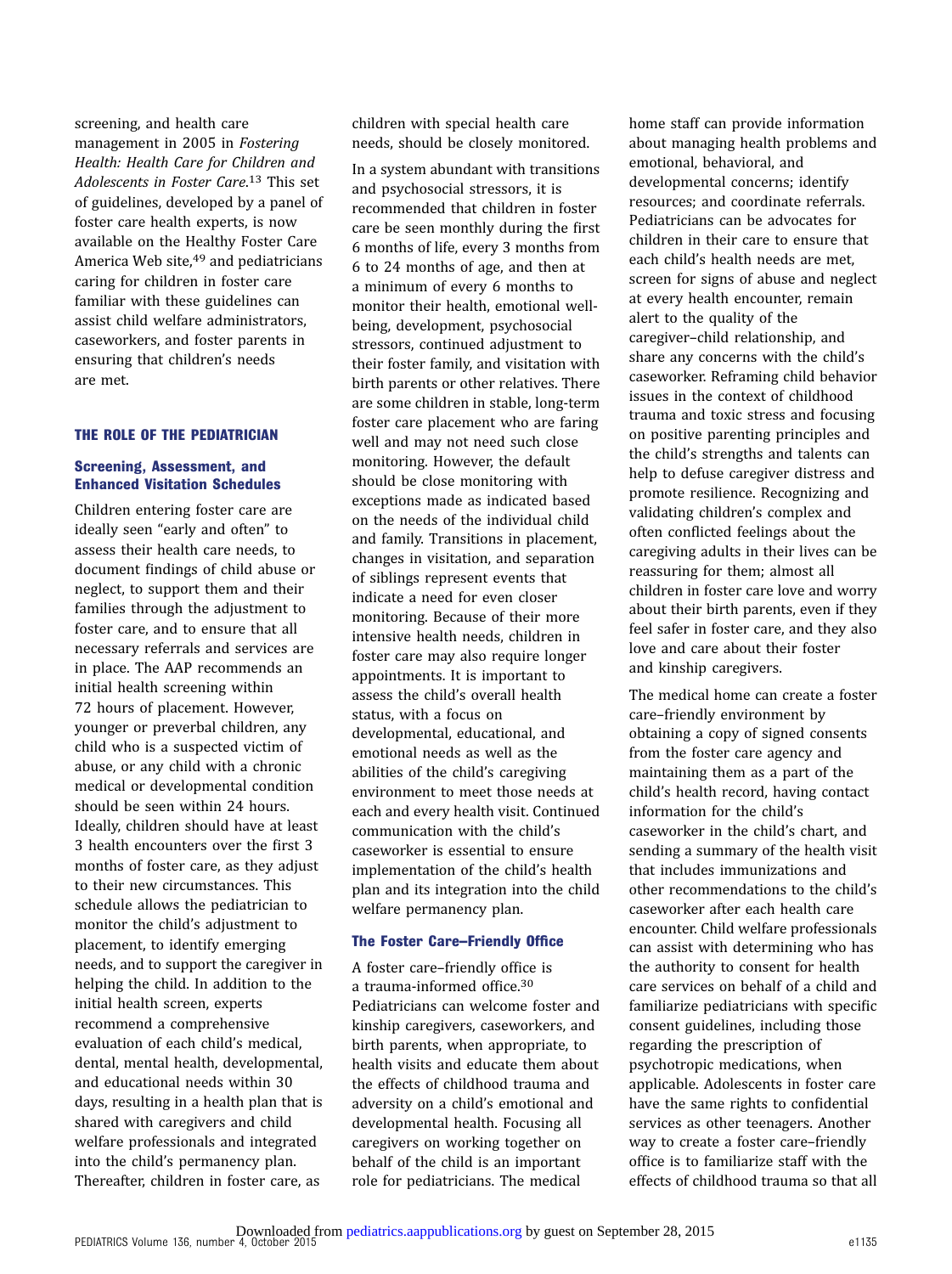staff members provide traumainformed care and use traumainformed language.

#### **RECOMMENDATIONS**

#### Recommendations for Practice **Readiness**

At the level of the individual pediatric practice, there are numerous opportunities to improve the quality of care that children in foster care receive. The AAP recommends that pediatricians:

- Advocate for children and adolescents in foster care to receive health care in a medical home.
- Become educated on the special health care needs of children and adolescents in foster care and assist other professionals in addressing these needs.
- Become educated on the unique microculture of foster care, particularly the effects of previous trauma/toxic stress, especially abuse and neglect, and the effects of ongoing uncertainty, transitions, and losses on children, teenagers, and families.28–30,50
- Develop office systems for communicating with caseworkers, foster caregivers, and other professionals during or after each health encounter. Collaboration with the caseworker or the health care manager for the child is fundamental to ensuring that health needs are addressed.48,49,51
- Become educated on state privacy, consent, and confidentiality laws affecting children and adolescents in foster care, including specific consent issues related to the administration of psychotropic medication.
- Incorporate the results of a child's comprehensive evaluation into a health care summary that is shared with the child welfare professional. Make a special effort to educate children and adolescents about their own health needs and care.

#### Recommendations Regarding Health Information Gathering

The child welfare caseworker is ultimately responsible for ensuring that the pediatrician has all needed health information. In reality, it is often difficult for the caseworker to obtain this information. Ideally, there is a health care manager who can contact schools, child care providers, former health care providers, health departments, immunization programs, or early intervention and/or Head Start programs to obtain and share health information on immunizations, newborn health screening results, hospitalizations, surgeries, allergies, chronic illnesses, medications, vision or hearing loss, family history, and developmental or educational evaluations when a child enters foster care.

The rapid advances in the development of the personal health record portion of the electronic health record hold great possibilities for information sharing in the foster care population. In fact, the highly mobile foster care population should be prioritized for dissemination and implementation of the personal health record because it would greatly help improve care coordination for these children and adolescents. Pediatricians may also want to check immunization registries and regional health information organizations for information about individual children. An encounter that includes the birth parent(s) is an opportunity to obtain a more detailed health history. In addition, pediatricians can encourage foster care agencies to send the foster parent, or at least a knowledgeable case manager, to a youth's appointment to facilitate the collection of health information.

#### Recommendations for Clinical Care

Child welfare caseworkers are also ultimately responsible for ensuring that children in foster care receive all appropriate and recommended health care. However, navigating the health care system is challenging and complex, and child welfare caseworkers lack the necessary expertise for this function. Pediatricians can assist child welfare administrators, caseworkers, and foster parents in accessing appropriate health services (in addition to the standard preventive services outlined in Bright Futures)<sup>52</sup> for children in foster care by becoming familiar with the standards in Fostering Health: Health Care for Children and Adolescents in Foster Care, available on the Healthy Foster Care America Web site.13,49 Recommendations for clinical care and their justification are summarized in Tables 3–6 of the accompanying technical report<sup>3</sup> and include:

- All children and adolescents should have an initial health assessment (Table 3 in accompanying technical report<sup>3</sup>), ideally within 72 hours of placement; some children need to be seen within 24 hours, as noted previously.
- All children and adolescents should have a comprehensive evaluation of their medical, mental health, developmental, educational, and oral health status (Table 4 in accompanying technical report<sup>3</sup>) within 30 days of placement.
	- <sup>o</sup> Ideally, all children should receive developmental, educational, and/or mental health evaluations, but priority should be given to children with needs identified through screening when resources are limited.<sup>51</sup>
	- $\circ$  The importance of good dental care should be communicated to foster parent(s) and older children and adolescents in foster care.
- Child welfare professionals should incorporate the results and recommendations of comprehensive assessments into the child's courtapproved social service case plan (often called the permanency plan)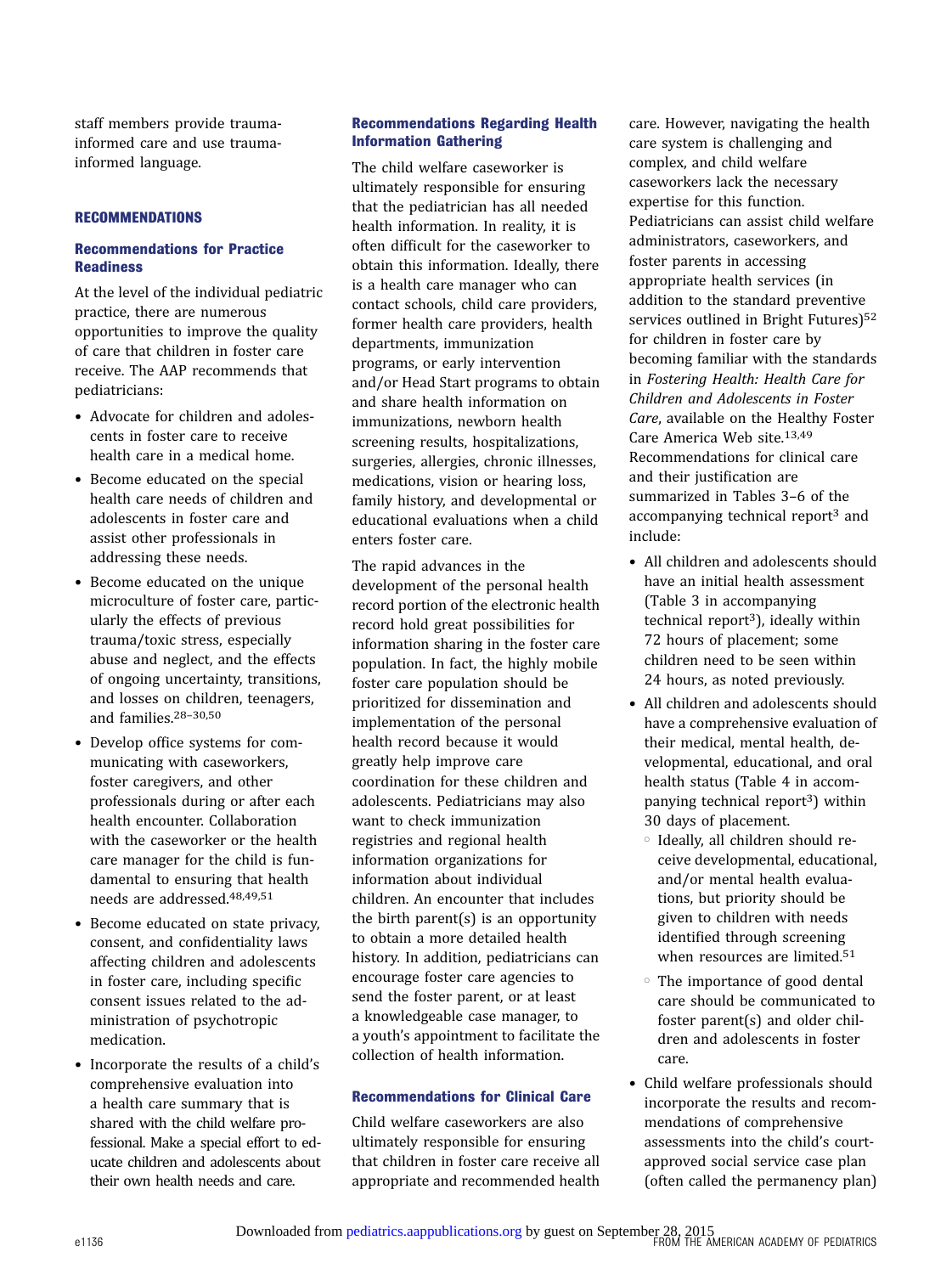to ensure that the multiple health needs of children and adolescents in foster care are addressed.

- All children and adolescents should have a follow-up health assessment (Table 5 in the accompanying technical report<sup>3</sup>) within 60 to 90 days of placement.
- Every health encounter, especially periodic preventive health visits, presents opportunities for pediatricians to screen for signs of abuse or neglect, including poor weight gain, lack of warmth between the child and foster parent, frequent missed or canceled appointments, and failure to comply with health recommendations.
	- <sup>o</sup> Height and weight (and head circumference for children aged  $<$ 3 years) should be measured and plotted on the growth curve, and BMI should be calculated beginning at age 2 years.
	- <sup>o</sup> All body surfaces should be examined for burns, bruises, scars, deformities, and limitation of joint movement.
	- $\circ$  A genital and anal examination should be performed by the most experienced provider available (ideally an expert in child sexual abuse), especially for preverbal children.
		- $\blacksquare$  Clinical judgment should be used regarding the timing of the examination. Ideally, it would be done at the initial visit but in cases in which the child is distressed and/or there is little concern regarding sexual abuse, the examination can be delayed until the comprehensive visit.
		- $\blacksquare$  If concerned about sexual abuse, testing for HIV and other sexually transmitted infections should be performed.
		- n Physical signs of abuse or neglect should be documented in writing and with photography of affected areas.
- Any suspicion of abuse or neglect in a foster placement should be reported to child protective and foster care caseworkers.
- Pediatricians have a role in educating foster caregivers, caseworkers, birth parents, and adoptive parents about a child's health issues, the treatment plan, and the importance of providing predictable nurturance, normalizing activities, and the maintenance of similar routines and expectations across environments. Pediatricians also have a role in providing health information to judges, mental health professionals, child care providers, and early intervention specialists about the child's health issues. Caseworkers, as the case managers, need to be informed about changes in the child's health and are responsible for sharing information with the birth parent, child's attorney, and the court.
- Pediatricians should immunize children in foster care per AAP recommendations. Children and adolescents entering foster care are likely to be incompletely immunized, and determining the immunization status of a particular child may be challenging. Direct communication with previous physicians and review of school, child care, and immunization registry records increase the probability of accurately reconstructing the immunization history. Despite thorough effort, little or no immunization information will be available for some patients, who should then be considered susceptible and should be immunized according to AAP recommendations. Consent for immunization administration is usually covered in the general medical consent signed by the birth parent/ guardian at the time of removal, and the child welfare agency should provide a copy of that

consent to the medical home. In the absence of this signed consent, the pediatrician is advised to obtain permission for immunization administration through the child welfare agency administration according to its protocols. Foster parents do not have the right, under law, to refuse immunizations for children in foster care residing in their homes.

• The pediatric medical home can schedule more frequent health visits for children and adolescents in foster care to monitor the child's ongoing health needs and treatment, given the complexity of their health issues (see accompanying technical report $3$ ). For example, health visits around any change in caregiver (ie, discharge from foster care, change in foster care placement) are recommended to educate the new caregiver about the child's health issues.

#### Recommendations Regarding Health Care Coordination and Management

Health care coordination and management are ultimately the responsibility of the foster care agency/caseworker but require health care expertise. The pediatrician may assist child welfare professionals with gathering and interpreting health information, communicating information around each health visit, making timely referrals and informing child welfare professionals about them, and monitoring the child's health.

#### Recommendations for Advocacy at a System Level

Pediatricians can play an important role in advocating for policies that would improve the delivery of effective and integrated health services within their communities and states for children in foster care. Policy makers may need education about the amount and quality of health services that children in foster care require and about the structure of the systems that will promote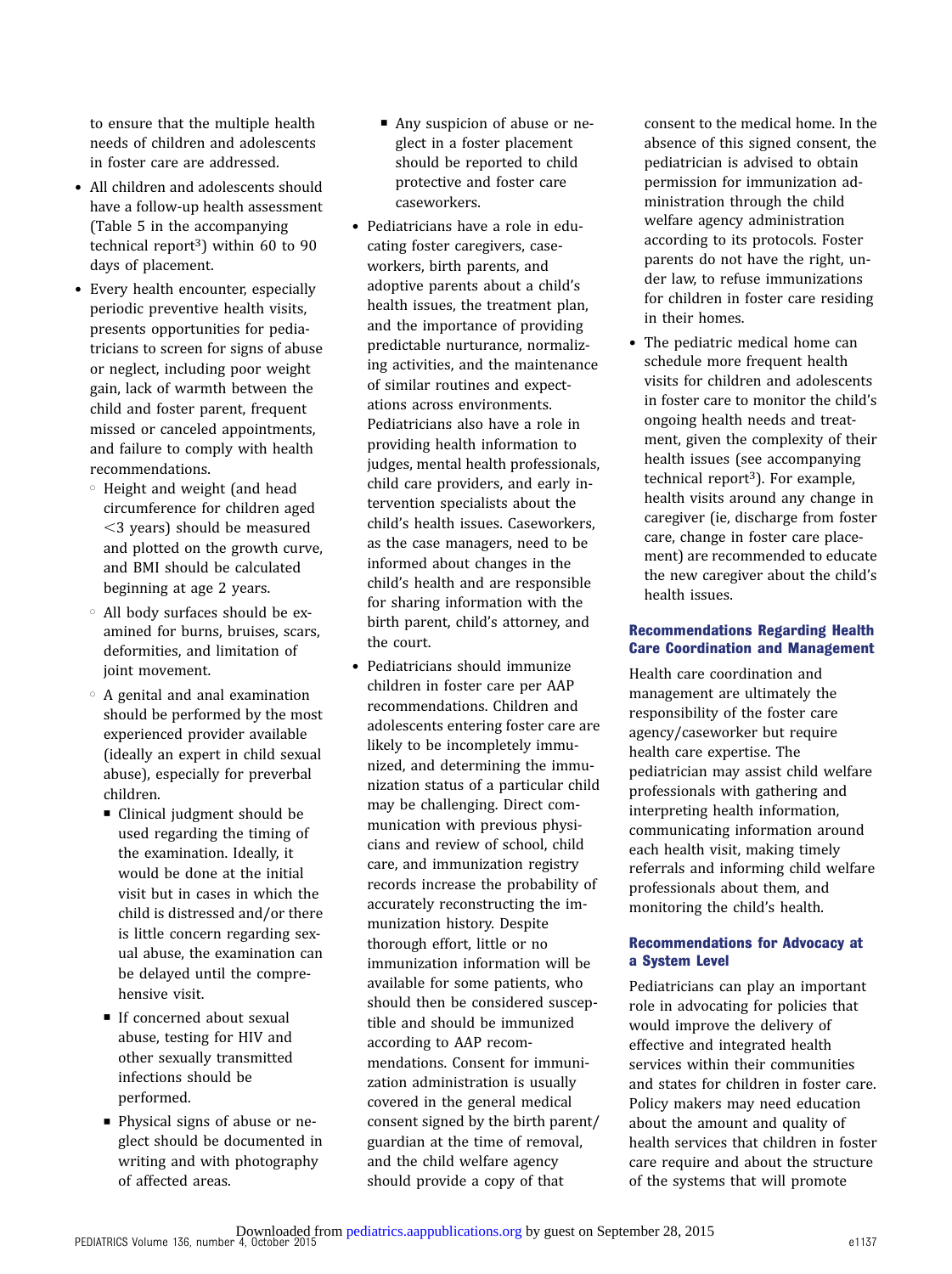coordination of care across disciplines. Pediatricians choosing to do this work must understand regional and state laws and guidelines regarding health information, confidentiality, and consent for children in foster care. The AAP Division of State Government Affairs (available at stgov@aap.org) can be contacted for more information on related state laws. The following list contains some policy goals for discussion with policy makers:

- 1. Pediatricians and mental health professionals should be included in interdisciplinary team meetings with state and local child welfare in developing the health care coordination and oversight plans mandated by federal law and in promoting the connection of children in foster care to pediatric medical homes.
- 2. State and local child welfare systems should ideally appoint a medical director, preferably a pediatrician, responsible for the oversight and coordination of health care systems for children in foster care.
- 3. Pediatricians can advocate for enhanced education about childhood trauma, its impact on child development and behavior, and appropriate treatment, including evidence-based parenting education for foster parents and other caregivers, caseworkers and all professionals involved with children in foster care.
- 4. Pediatricians can advocate for realigning financial resources with evidence-based and promising treatments and interventions.
- 5. Pediatricians can help ensure that children who are moved by the state into a foster care program are tracked and immediately enrolled in and covered by Medicaid until age 21 years by using the Chafee option. Since 2014, youth aging out of foster care have the option to elect Medicaid coverage

under the Patient Protection and Affordable Care Act until 26 years of age.53

6. Dedicated planning and oversight can be implemented when managed care organizations contract for care delivery for children with special health care needs (including children with complex and/or rare diseases, children with behavioral/mental health conditions, and children in foster care).53

#### LEAD AUTHOR

Moira A. Szilagyi, MD, PhD

#### CONTRIBUTING AUTHORS

David S. Rosen, MD, MPH<sup>\*</sup> - Committee on Adolescence David Rubin, MD, MSCE – PolicyLab at The Children's Hospital of Philadelphia Sarah Zlotnik, MSW, MSPH - PolicyLab at The Children's Hospital of Philadelphia

#### COUNCIL ON FOSTER CARE, ADOPTION, AND KINSHIP CARE EXECUTIVE COMMITTEE, 2014–2015

Moira Szilagyi, MD, PhD, Chairperson David Harmon, MD Paula Jaudes, MD V. Faye Jones, MD, PhD, MSPH Paul Lee, MD Lisa Nalven, MD, MA Lisa Prock, MD, MPH Linda Sagor, MD, MPH Elaine Schulte, MD, MPH Sarah Springer, MD Thomas Tonniges, MD

#### LIAISONS

George Fouras, MD – American Academy of Child and Adolescent Psychiatry Jeremy Harvey – Foster Care Alumni of America Melissa Hill, MD – AAP Section on Medical Students, Residents and Fellowship Trainees

#### COMMITTEE ON ADOLESCENCE, 2014–2015

Paula K. Braverman, MD, Chairperson William P. Adelman, MD Elizabeth M. Alderman, MD, FSAHM Cora C. Breuner, MD, MPH David A. Levine, MD Arik V. Marcell, MD, MPH Rebecca O'Brien, MD

#### LIAISONS

Margo Lane, MD, FRCPC - Canadian Pediatric Society Julie Strickland, MD – Department of Obstetrics & Gynecology

Benjamin Shain, MD, PhD – American Academy of Child and Adolescent Psychiatry

#### COUNCIL ON EARLY CHILDHOOD EXECUTIVE COMMITTEE, 2014–2015

Dina Lieser, MD, FAAP, Chairperson Beth DelConte, MD, FAAP Elaine Donoghue, MD, FAAP Marian Earls, MD, FAAP Danette Glassy, MD, FAAP Terri McFadden, MD, FAAP Alan Mendelsohn, MD, FAAP Seth Scholer, MD, FAAP Jennifer Takagishi, MD, FAAP Douglas Vanderbilt, MD, FAAP Patricia Gail Williams, MD, FAAP

#### LIAISONS

Abbey Alkon, RN, PNP, PhD, MPH – National Association of Pediatric Nurse Practitioners Lauren Gray, MA – National Association for the Education of Young Children Barbara U. Hamilton, MA – Maternal and Child Health Bureau Claire Lerner, LCSW – Zero to Three

#### **STAFF**

Mary Crane, PhD, LSW Karen Smith Charlotte Zia, MPH, CHES \*Deceased

#### **REFERENCES**

- 1. Leslie LK, Gordon JN, Meneken L, Premji K, Michelmore KL, Ganger W. The physical, developmental, and mental health needs of young children in child welfare by initial placement type. J Dev Behav Pediatr. 2005;26(3):177–185
- 2. Ringeisen H, Casanueva C, Urato M, Cross T. Special health care needs among children in the child welfare system. Pediatrics. 2008;122(1). Available at: [www.pediatrics.org/cgi/content/full/](http://www.pediatrics.org/cgi/content/full/122/1/e232) [122/1/e232](http://www.pediatrics.org/cgi/content/full/122/1/e232)
- 3. American Academy of Pediatrics, Council on Foster Care, Adoption, and Kinship Care, Committee on Early Childhood, and Committee on Adolescence. Technical report: health care issues for children and adolescents in foster care and kinship care. Pediatrics. 2015;XX:XXX–XXX
- 4. Children's Bureau, An Office of the Administration for Children & Families. AFCARS. Available at: [www.acf.hhs.gov/](http://www.acf.hhs.gov/programs/cb/research-data-technology/reporting-systems/afcars) [programs/cb/research-data-technology/](http://www.acf.hhs.gov/programs/cb/research-data-technology/reporting-systems/afcars) [reporting-systems/afcars.](http://www.acf.hhs.gov/programs/cb/research-data-technology/reporting-systems/afcars) Accessed October 22, 2014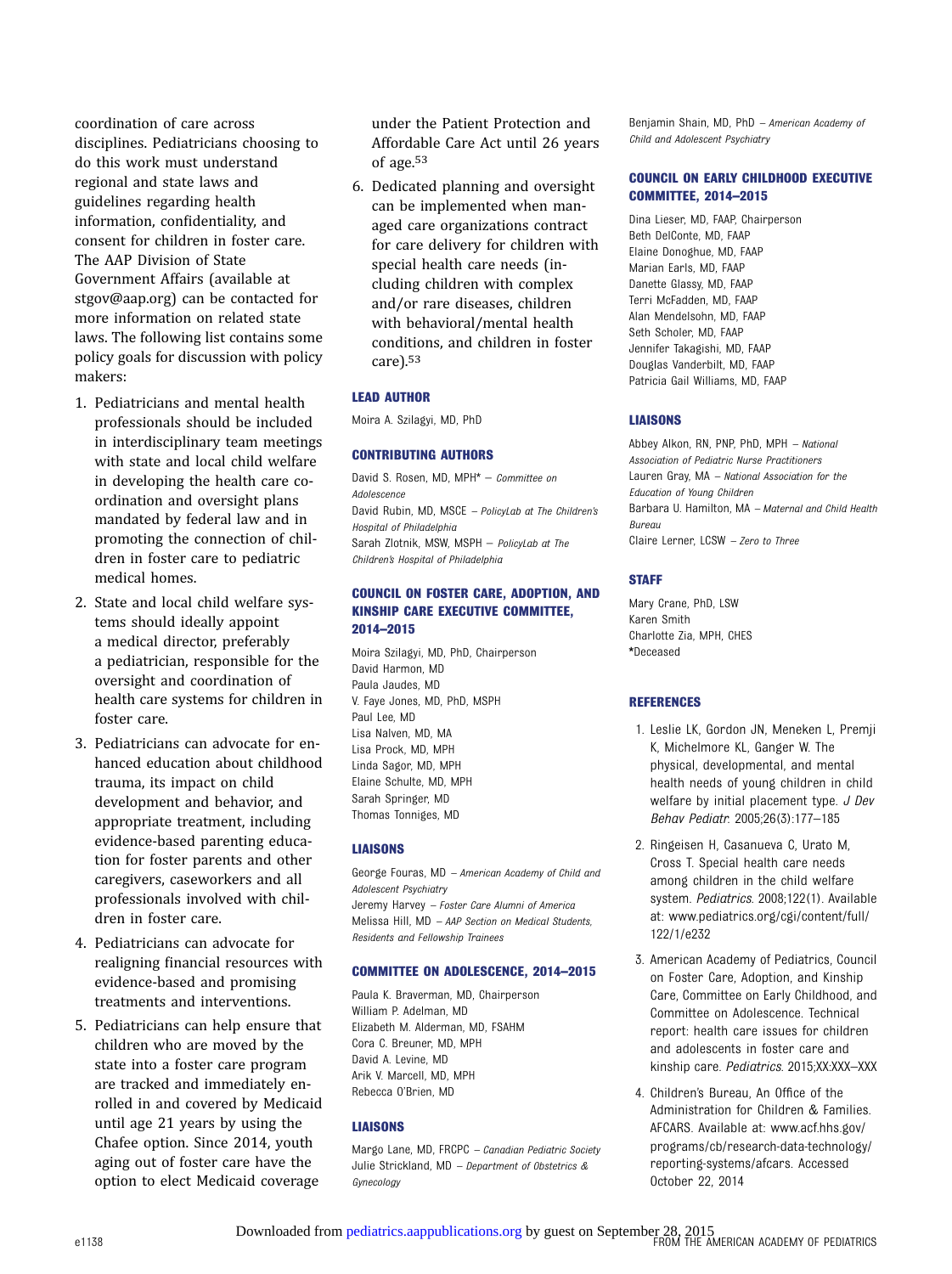- 5. Takayama JI, Wolfe E, Coulter KP. Relationship between reason for placement and medical findings among children in foster care. Pediatrics. 1998; 101(2):201–207
- 6. US Department of Health and Human Services, Administration for Children and Families, Administration on Children, Youth and Families, Children's Bureau. The AFCARS Report. Preliminary FY 2010 estimates as of June 2011. Available at: [www.acf.hhs.gov/programs/cb/resource/](http://www.acf.hhs.gov/programs/cb/resource/afcars-report-18) [afcars-report-18](http://www.acf.hhs.gov/programs/cb/resource/afcars-report-18). Accessed October 22, 2014
- 7. Hillen T, Gafson L. Why good placements matter: pre-placement and placement risk factors associated with mental health disorders in pre-school children in foster care. Clin Child Psychol Psychiatry. 2015;20(3):486–499
- 8. Szilagyi M. The pediatric role in the care of children in foster and kinship care. Pediatr Rev. 2012;33(11):496–507, quiz 508
- 9. Simms MD. Foster children and the foster care system, part I: history and legal structure. Curr Probl Pediatr. 1991; 21(7):297–321
- 10. Simms MD, Dubowitz H, Szilagyi MA. Health care needs of children in the foster care system. Pediatrics. 2000;106 (suppl 4):909–918
- 11. US General Accounting Office. Foster Care: Health Needs of Many Young Children Are Unknown and Unmet. Washington, DC: US General Accounting Office; 1995
- 12. Simms MD. The foster care clinic: a community program to identify treatment needs of children in foster care. J Dev Behav Pediatr. 1989;10(3): 121–128
- 13. American Academy of Pediatrics District II New York State Task Force on Health Care for Children in Foster Care. Fostering Health: Health Care for Children and Adolescents in Foster Care. Elk Grove Village, IL: American Academy of Pediatrics; 2005
- 14. Zlotnick C, Soman LA. The impact of insurance lapse among low-income children. J Urban Health. 2004;81(4): 568–583
- 15. Leslie LK, Kelleher KJ, Burns BJ, Landsverk J, Rolls JA. Foster care and

Medicaid managed care. Child Welfare. 2003;82(3):367–392

- 16. Steele JS, Buchi KF. Medical and mental health of children entering the Utah foster care system. Pediatrics. 2008; 122(3). Available at: [www.pediatrics.org/](http://www.pediatrics.org/cgi/content/full/122/3/e703) [cgi/content/full/122/3/e703](http://www.pediatrics.org/cgi/content/full/122/3/e703)
- 17. Halfon N, Mendonca A, Berkowitz G. Health status of children in foster care. The experience of the Center for the Vulnerable Child. Arch Pediatr Adolesc Med. 1995;149(4):386–392
- 18. Chernoff R, Combs-Orme T, Risley-Curtiss C, Heisler A. Assessing the health status of children entering foster care. Pediatrics. 1994;93(4):594–601
- 19. Jee SH, Szilagyi M, Ovenshire C, et al. Improved detection of developmental delays among young children in foster care. Pediatrics. 2010;125(2):282–289
- 20. Barrat V. Berliner BA. The Invisible Achievement Gap, Parts 1 and 2: Education Outcomes of Students in Foster Care in California Schools. San Francisco, CA: The Center for the Future of Teaching and Learning; 2013
- 21. Dworsky A, Courtney M. Does extending foster care age beyond age 18 promote postsecondary educational attainment? Available at: [www.chapinhall.org/sites/](http://www.chapinhall.org/sites/default/files/publications/Midwest_IB1_Educational_Attainment.pdf) default/fi[les/publications/Midwest\\_IB1\\_](http://www.chapinhall.org/sites/default/files/publications/Midwest_IB1_Educational_Attainment.pdf) [Educational\\_Attainment.pdf.](http://www.chapinhall.org/sites/default/files/publications/Midwest_IB1_Educational_Attainment.pdf) Accessed June 15, 2015
- 22. Reilly T. Transition from care: status and outcomes of youth who age out of foster care. Child Welfare. 2003;82(6):727–746
- 23. Kerman B, Wildfire J, Barth RP. Outcomes for young adults who experienced foster care. Child Youth Serv Rev. 2002;24(5): 319–344
- 24. Pecora PJ, Kessler RC, Williams J, et al. Improving Family Foster Care: Findings from the Northwest Foster Care Alumni Study. Seattle, WA: Casey Family Programs; 2005
- 25. Smithgall C, Gladden RM, Howard E, Goerge R, Courtney M. Educational Experiences of Children in Out-of-Home Care. Chicago, IL: Chapin Hall Center for Children at the University of Chicago; 2004
- 26. Rushton A, Dance C. The adoption of children from public care: a prospective study of outcome in adolescence. J Am Acad Child Adolesc Psychiatry. 2006; 45(7):877–883
- 27. Harden BJ. Safety and stability for foster children: a developmental perspective. Available at: [http://futureofchildren.org/](http://futureofchildren.org/futureofchildren/publications/docs/14_01_02.pdf) [futureofchildren/publications/docs/14\\_](http://futureofchildren.org/futureofchildren/publications/docs/14_01_02.pdf) [01\\_02.pdf](http://futureofchildren.org/futureofchildren/publications/docs/14_01_02.pdf). Accessed June 15, 2015
- 28. Garner AS, Shonkoff JP; Committee on Psychosocial Aspects of Child and Family Health; Committee on Early Childhood, Adoption, and Dependent Care; Section on Developmental and Behavioral Pediatrics. Early childhood adversity, toxic stress, and the role of the pediatrician: translating developmental science into lifelong health. Pediatrics. 2012;129(1). Available at: [www.pediatrics.](http://www.pediatrics.org/cgi/content/full/129/1/e224) [org/cgi/content/full/129/1/e224](http://www.pediatrics.org/cgi/content/full/129/1/e224)
- 29. Shonkoff JP, Garner AS; Committee on Psychosocial Aspects of Child and Family Health; Committee on Early Childhood, Adoption, and Dependent Care; Section on Developmental and Behavioral Pediatrics. The lifelong effects of early childhood adversity and toxic stress. Pediatrics. 2012;129(1). Available at: [www.pediatrics.org/cgi/content/full/129/](http://www.pediatrics.org/cgi/content/full/129/1/e232) [1/e232](http://www.pediatrics.org/cgi/content/full/129/1/e232)
- 30. Forkey H, Szilagyi M. Foster care and healing from complex childhood trauma. Pediatr Clin North Am. 2014;61(5): 1059–1072
- 31. California Evidence-Based Clearinghouse for Child Welfare. Welcome to the California Evidence-Based Clearinghouse for Child Welfare. Available at: [www.](http://www.cebc4cw.org/) [cebc4cw.org/](http://www.cebc4cw.org/). Accessed October 22, 2014
- 32. American Academy of Pediatrics and Dave Thomas Foundation for Adoption. Helping Foster and Adoptive Families Cope With Trauma: A Guide for Pediatricians. Elk Grove Village, IL: American Academy of Pediatrics; 2013. Available at: [www.aap.org/en-us/](http://www.aap.org/en-us/advocacy-and-policy/aap-health-initiatives/healthy-foster-care-america/Documents/Guide.pdf) [advocacy-and-policy/aap-health](http://www.aap.org/en-us/advocacy-and-policy/aap-health-initiatives/healthy-foster-care-america/Documents/Guide.pdf)[initiatives/healthy-foster-care-america/](http://www.aap.org/en-us/advocacy-and-policy/aap-health-initiatives/healthy-foster-care-america/Documents/Guide.pdf) [Documents/Guide.pdf.](http://www.aap.org/en-us/advocacy-and-policy/aap-health-initiatives/healthy-foster-care-america/Documents/Guide.pdf) Accessed July 18, 2015
- 33. American Academy of Pediatrics. Trauma Toolbox for Primary Care. Available at: [www.aap.org/en-us/advocacy-and-policy/](http://www.aap.org/en-us/advocacy-and-policy/aap-health-initiatives/healthy-foster-care-america/Pages/Trauma-Guide.aspx) [aap-health-initiatives/healthy-foster](http://www.aap.org/en-us/advocacy-and-policy/aap-health-initiatives/healthy-foster-care-america/Pages/Trauma-Guide.aspx)[care-america/Pages/Trauma-Guide.aspx](http://www.aap.org/en-us/advocacy-and-policy/aap-health-initiatives/healthy-foster-care-america/Pages/Trauma-Guide.aspx). Accessed July 18, 2015
- 34. Zito JM, Safer DJ, Sai D, et al. Psychotropic medication patterns among youth in foster care. Pediatrics. 2008;121(1). Available at: [www.pediatrics.](http://www.pediatrics.org/cgi/content/full/121/1/e157) [org/cgi/content/full/121/1/e157](http://www.pediatrics.org/cgi/content/full/121/1/e157)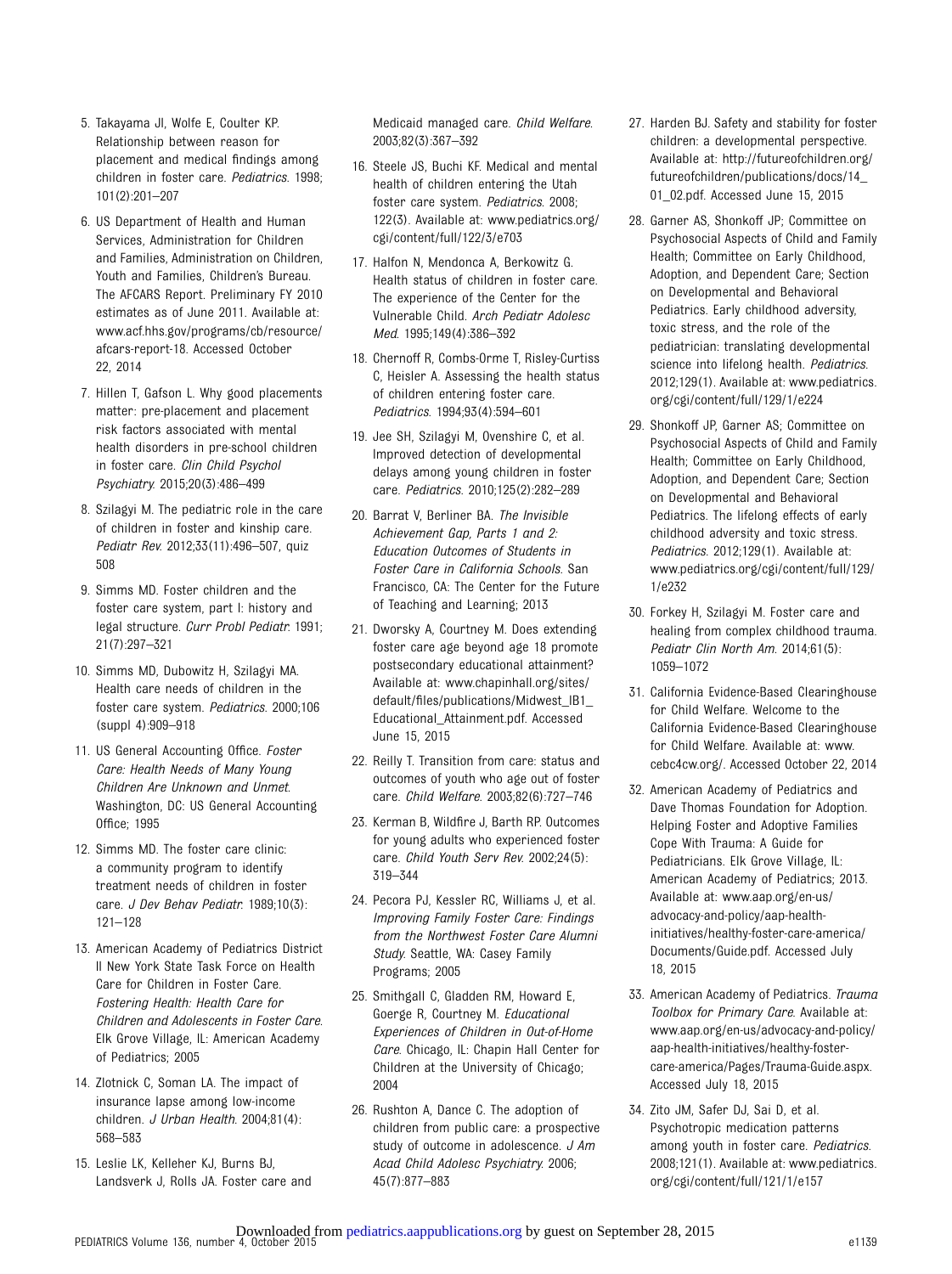- 35. Dosreis S, Yoon Y, Rubin DM, Riddle MA, Noll E, Rothbard A. Antipsychotic treatment among youth in foster care. Pediatrics. 2011;128(6). Available at: [www.pediatrics.org/cgi/content/full/128/](http://www.pediatrics.org/cgi/content/full/128/6/e1459) [6/e1459](http://www.pediatrics.org/cgi/content/full/128/6/e1459)
- 36. US Government Accountability Office. Foster Children: HHS Guidance Could Help States Improve Oversight of Psychotropic Medications. Washington, DC: US Government Accountability Office; 2011
- 37. Texas Department of Family and Protective Services and The University of Texas at Austin College of Pharmacy. Psychotropic medication utilization parameters for children and youth in foster care. Available at: [www.dfps.state.](http://www.dfps.state.tx.us/documents/Child_Protection/pdf/TxFosterCareParameters-September2013.pdf) [tx.us/documents/Child\\_Protection/pdf/](http://www.dfps.state.tx.us/documents/Child_Protection/pdf/TxFosterCareParameters-September2013.pdf) [TxFosterCareParameters-](http://www.dfps.state.tx.us/documents/Child_Protection/pdf/TxFosterCareParameters-September2013.pdf)[September2013.pdf](http://www.dfps.state.tx.us/documents/Child_Protection/pdf/TxFosterCareParameters-September2013.pdf). Accessed October 22, 2014
- 38. Simms MD, Horwitz SM. Foster home environments: a preliminary report. J Dev Behav Pediatr. 1996;17(3):170–175
- 39. Fisher PA, Gunnar MR, Dozier M, Bruce J, Pears KC. Effects of therapeutic interventions for foster children on behavioral problems, caregiver attachment, and stress regulatory neural systems. Ann N Y Acad Sci. 2006; 1094(1):215–225
- 40. Redding RE, Fried C, Britner PA. Predictors of placement outcomes in treatment foster care: Implications for foster parent selection and service delivery. J Child and Family Services. 2000;9:425–447
- 41. Beyer M. Visit coaching. Available at: [www.cffutures.org/conference\\_](http://www.cffutures.org/conference_information/documents/VisitCoachingSummary.pdf) [information/documents/](http://www.cffutures.org/conference_information/documents/VisitCoachingSummary.pdf) [VisitCoachingSummary.pdf.](http://www.cffutures.org/conference_information/documents/VisitCoachingSummary.pdf) Accessed May 5, 2015
- 42. Simms MD, Freundlich M, Battistelli ES, Kaufman ND. Delivering health and mental health care services to children in family foster care after welfare and health care reform. Child Welfare. 1999; 78(1):166–183
- 43. Halfon N, Berkowitz G, Klee L. Children in foster care in California: an examination of Medicaid reimbursed health services utilization. Pediatrics. 1992;89(6 pt 2): 1230–1237
- 44. DiGiuseppe DL, Christakis DA. Continuity of care for children in foster care. Pediatrics. 2003;111(3). Available at: [www.pediatrics.org/cgi/content/full/111/](http://www.pediatrics.org/cgi/content/full/111/3/e208) [3/e208](http://www.pediatrics.org/cgi/content/full/111/3/e208)
- 45. Farmer EM, Mustillo SA, Wagner HR, et al. Service use and multi-sector use for mental health problems by youth in contact with child welfare. Child Youth Serv Rev. 2010;32(6):815–821
- 46. Johnson C, Silver P, Wulczyn F. Raising the bar for health and mental health service for children in foster care: developing a model of managed care. Council of Family and Child Caring Agencies and the New York State Health Foundation. Available at: [www.cofcca.](http://www.cofcca.org/pdfs/FosterCareManagedCare-FinalReport.pdf) [org/pdfs/FosterCareManagedCare-](http://www.cofcca.org/pdfs/FosterCareManagedCare-FinalReport.pdf)[FinalReport.pdf.](http://www.cofcca.org/pdfs/FosterCareManagedCare-FinalReport.pdf) Accessed March 15, 2015
- 47. American Academy of Pediatrics, The National Center for Medical Home Implementation. What is a family-

centered medical home? Available at: [www.medicalhomeinfo.org/](http://www.medicalhomeinfo.org/). Accessed October 22, 2014

- 48. Child Welfare League of America. CWLA Standards of Excellence for Health Care Services for Children in Out-of-Home Care. Arlington, VA: Child Welfare League of America; 2007
- 49. American Academy of Pediatrics. Healthy Foster Care America. Available at: [www.](http://www.aap.org/en-us/advocacy-and-policy/aap-health-initiatives/healthy-foster-care-america/Pages/default.aspx.) [aap.org/en-us/advocacy-and-policy/aap](http://www.aap.org/en-us/advocacy-and-policy/aap-health-initiatives/healthy-foster-care-america/Pages/default.aspx.)[health-initiatives/healthy-foster-care](http://www.aap.org/en-us/advocacy-and-policy/aap-health-initiatives/healthy-foster-care-america/Pages/default.aspx.)[america/Pages/default.aspx.](http://www.aap.org/en-us/advocacy-and-policy/aap-health-initiatives/healthy-foster-care-america/Pages/default.aspx.) Accessed October 22, 2014
- 50. Stirling J Jr, Amaya-Jackson L, Amaya-Jackson L; American Academy of Pediatrics; Committee on Child Abuse and Neglect and Section on Adoption and Foster Care; American Academy of Child and Adolescent Psychiatry; National Center for Child Traumatic Stress. Understanding the behavioral and emotional consequences of child abuse. Pediatrics. 2008;122(3):667–673
- 51. American Academy of Pediatrics. Addressing Mental Health Concerns in Primary Care: A Clinician's Toolkit. Elk Grove Village, IL: American Academy of Pediatrics; 2010
- 52. Hagan JF Jr, Shaw JS, Duncan P, eds. Bright Futures: Guidelines for Health Supervision of Infants, Children, and Adolescents. 3rd ed. Elk Grove Village, IL: American Academy of Pediatrics; 2008
- 53. American Academy of Pediatrics, Committee on Child Health Financing. Medicaid policy statement. Pediatrics. 2013;131(5). Available at: [www.pediatrics.](http://www.pediatrics.org/cgi/content/full/131/5/e1697) [org/cgi/content/full/131/5/e1697](http://www.pediatrics.org/cgi/content/full/131/5/e1697)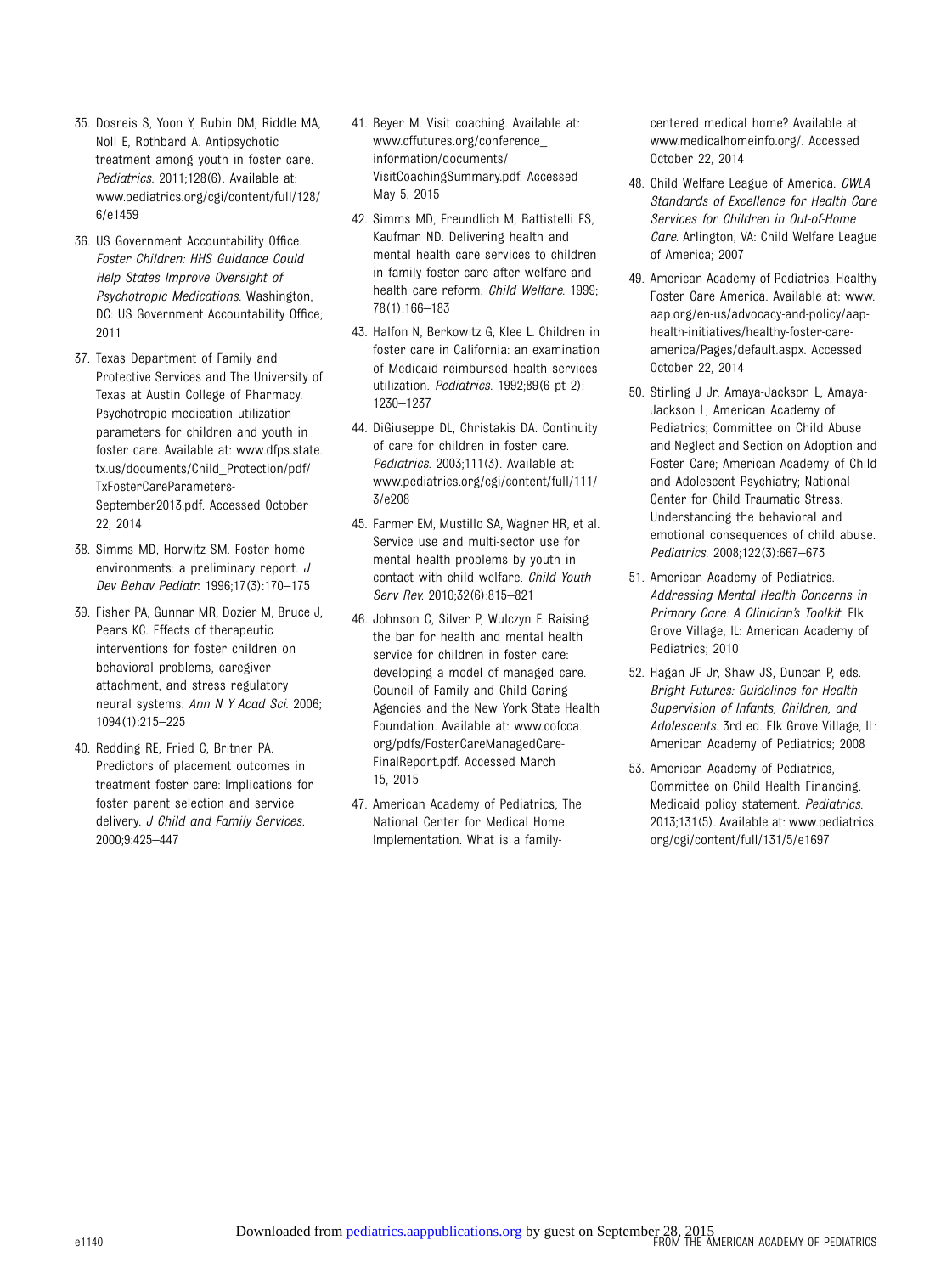### COUNCIL ON FOSTER CARE, ADOPTION, AND KINSHIP CARE and **Care Health Care Issues for Children and Adolescents in Foster Care and Kinship**

DOI: 10.1542/peds. 2015-2655 *Pediatrics*; originally published online September 28, 2015; COMMITTEE ON ADOLESCENCE, and COUNCIL ON EARLY CHILDHOOD

| Updated Information $\&$<br><b>Services</b> | including high resolution figures, can be found at:<br>http://pediatrics.aappublications.org/content/early/2015/09/22<br>/peds.2015-2655                                                                                 |
|---------------------------------------------|--------------------------------------------------------------------------------------------------------------------------------------------------------------------------------------------------------------------------|
| <b>Subspecialty Collections</b>             | This article, along with others on similar topics, appears in<br>the following collection(s):<br><b>Adoption &amp; Foster Care</b><br>http://pediatrics.aappublications.org/cgi/collection/adoption_-<br>foster care sub |
| <b>Permissions &amp; Licensing</b>          | Information about reproducing this article in parts (figures,<br>tables) or in its entirety can be found online at:<br>http://pediatrics.aappublications.org/site/misc/Permissions.xh<br>tml                             |
| <b>Reprints</b>                             | Information about ordering reprints can be found online:<br>http://pediatrics.aappublications.org/site/misc/reprints.xhtml                                                                                               |

rights reserved. Print ISSN: 0031-4005. Online ISSN: 1098-4275. Grove Village, Illinois, 60007. Copyright © 2015 by the American Academy of Pediatrics. All and trademarked by the American Academy of Pediatrics, 141 Northwest Point Boulevard, Elk publication, it has been published continuously since 1948. PEDIATRICS is owned, published, PEDIATRICS is the official journal of the American Academy of Pediatrics. A monthly



Downloaded from [pediatrics.aappublications.org](http://pediatrics.aappublications.org/) by guest on September 28, 2015